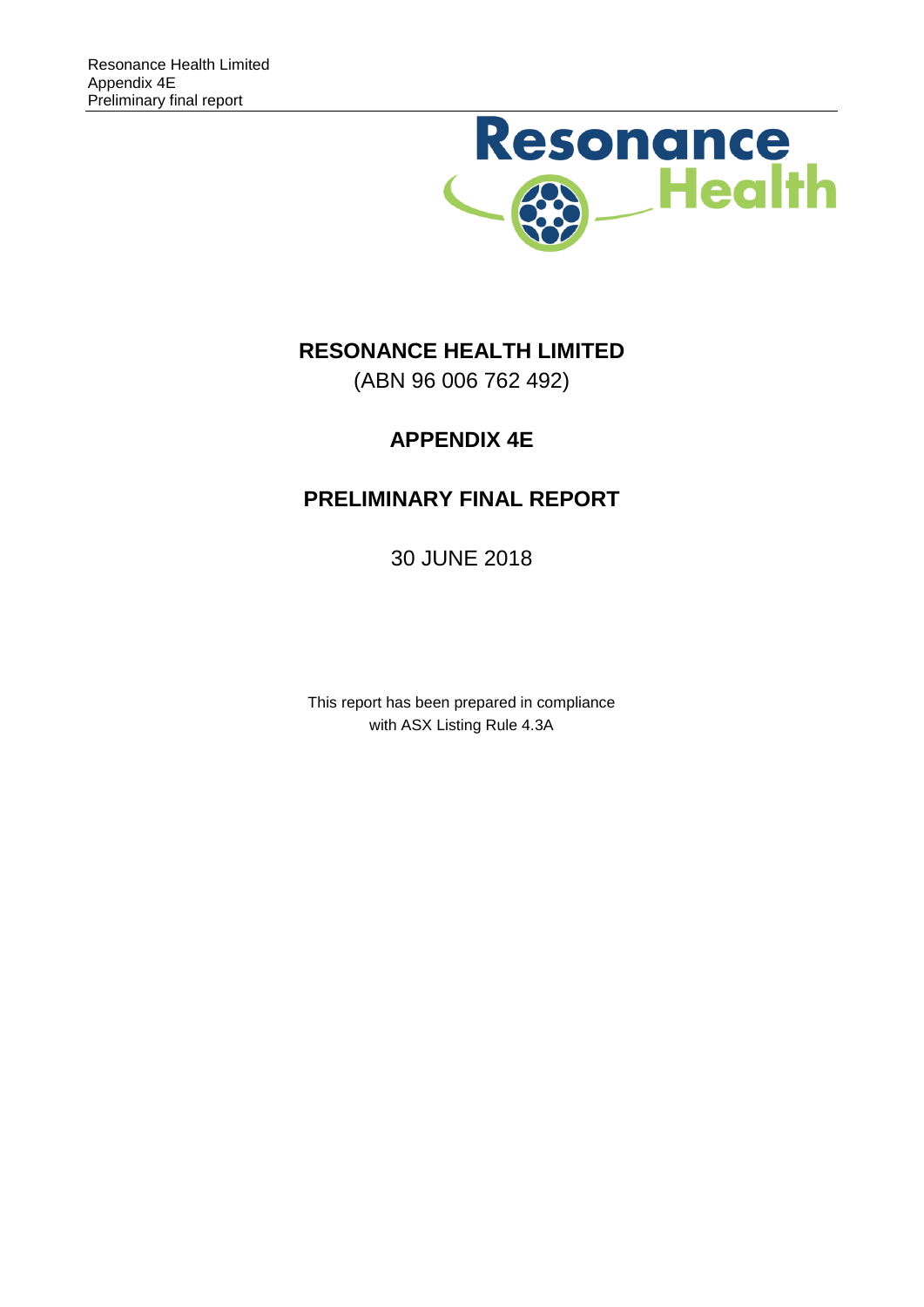# **Appendix 4E Preliminary final report**

Introduced 1/1/2003. Origin Appendix 4B

Name of entity

Resonance Health Limited

ABN or equivalent company reference



Financial year ended ('current period')

### **Results for announcement to the market**

|                                                                      | Change   | 2018        | 2017         |
|----------------------------------------------------------------------|----------|-------------|--------------|
| Revenues from ordinary activities                                    | Up 17%   | \$2,896,395 | \$2,485,332  |
| Revenues from other activities                                       | Down 68% | \$15,220    | \$47,861     |
| Profit from ordinary activities after tax<br>attributable to members | Up 174%  | \$224,619   | (\$304, 217) |
| Profit for the period attributable to members                        | Up 174%  | \$224,619   | (\$304, 217) |

No dividend has been declared.

### **Net tangible assets per security**

|                               | 2018         | 2017        |
|-------------------------------|--------------|-------------|
| Net tangible assets           | \$1,711,558  | \$1,604,720 |
| <b>Shares Issued</b>          | 402,497,568  | 402,497,568 |
| Net tangible assets per share | $0.43$ cents | 0.40 cents  |

### **Entities over which control has been gained or lost**

Control has not been gained or lost over any entities during the financial year.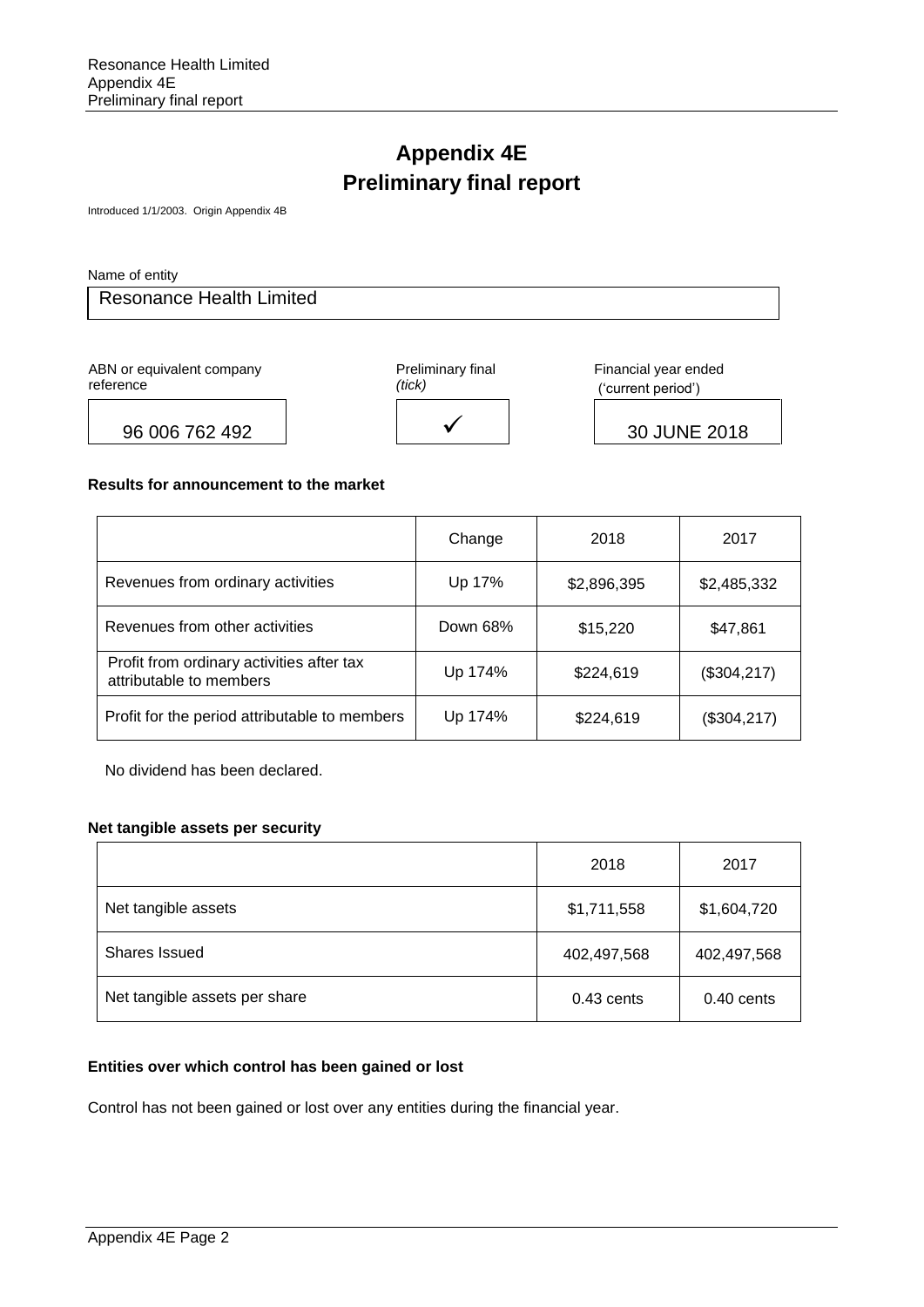# **COMMENTARY OF RESULTS**

## **Principal Activities**

Resonance Health Limited ("Resonance Health" or "Company") (ASX: RHT) was founded in 2004 and is an Australian healthcare company specialising in the development and delivery of non-invasive medical imaging software and analysis services. The Company's products and services are used by clinicians in the diagnosis and management of human diseases, and by pharmaceutical and therapeutic companies in their clinical trials.

Resonance Health's flagship product FerriScan is the global gold-standard for liver iron concentration quantification, and is now established in many international 'Standards of Care' for the management and treatment of Thalassemia. FerriScan's proprietary technology has been applied in training neural networks to develop FerriSmart, which is the world's first and only regulatory-cleared Artificial Intelligence tool for the measurement of liver iron concentration.

## **Review of Operations and Financial Summary**

The Company is pleased to report the following for the financial year 2017/18.

# **Highlights**

- $\checkmark$  Alison Laws was appointed to the position of Chief Executive Officer as of 23 February 2018.
- $\checkmark$  Mitchell Wells was appointed as a Non-Executive Director of the Company as of 28 February 2018.
- $\checkmark$  Agha Shahzad Pervez was appointed to the position of Chief Financial Officer and Company Secretary as of 29 November 2017.
- $\checkmark$  The R&D team commenced work on the 'Dragon 2 Study', a trial looking to significantly shorten the acquisition time of the FerriScan protocol, which currently takes approximately 9 minutes. In preliminary work, Resonance Health has obtained data sets from over 30 trial patients, with each data set containing multiple acquisition protocol profiles of varying scan times. Work has now been escalated on the shorter acquisition due to very promising results to date.
- $\checkmark$  A new MRI-based assessment tool for the screening of non-alcoholic steatohepatitis (NASH) patients was launched. Initial uptake of this technology is planned to come from pharmaceutical companies engaged in the development of drugs to treat NASH. Resonance Health highlighted this product for the first time at the NASH Engage Global conference in London held on 26-27 February, 2018.
- $\checkmark$  Agency agreement signed with TeleMedC PTE LTD to distribute an Artificial Intelligence Diabetic Retinopathy (DR) grading tool. The technology, named DR Grader, was developed by leading researchers in Australia. The contract has been signed for an initial 2 year period, and is renewable based on performance and written agreement.
- $\checkmark$  R&D tax incentive of \$451,006 was secured.
- $\checkmark$  During the financial year, the Company received 4 new multi-year work orders from pharmaceutical or therapeutic companies. The total dollar value of work for the four multi-year clinical trials won this financial year amounts to an approximate aggregate sum of \$1,211,000 over the duration of the trials. Refer to the Company's announcements; 12/01/2018 - FerriScan® contracted for two new clinical trials, 13/02/2018 – Resonance Health contracted for new clinical trial, and 23/07/2017 – Appendix 4C quarterly.
- $\checkmark$  Beta-testing was undertaken on the 21 August 2017 for the Company's new artificial intelligence solution FerriSmart®, for the rapid low-cost analysis of liver-iron-concentration.
- $\checkmark$  After a successful first phase of FerriSmart® beta-testing, a multi-centre trial was planned and executed at several large Thalassemia centres in emerging growth markets. The multi-centre trial allowed the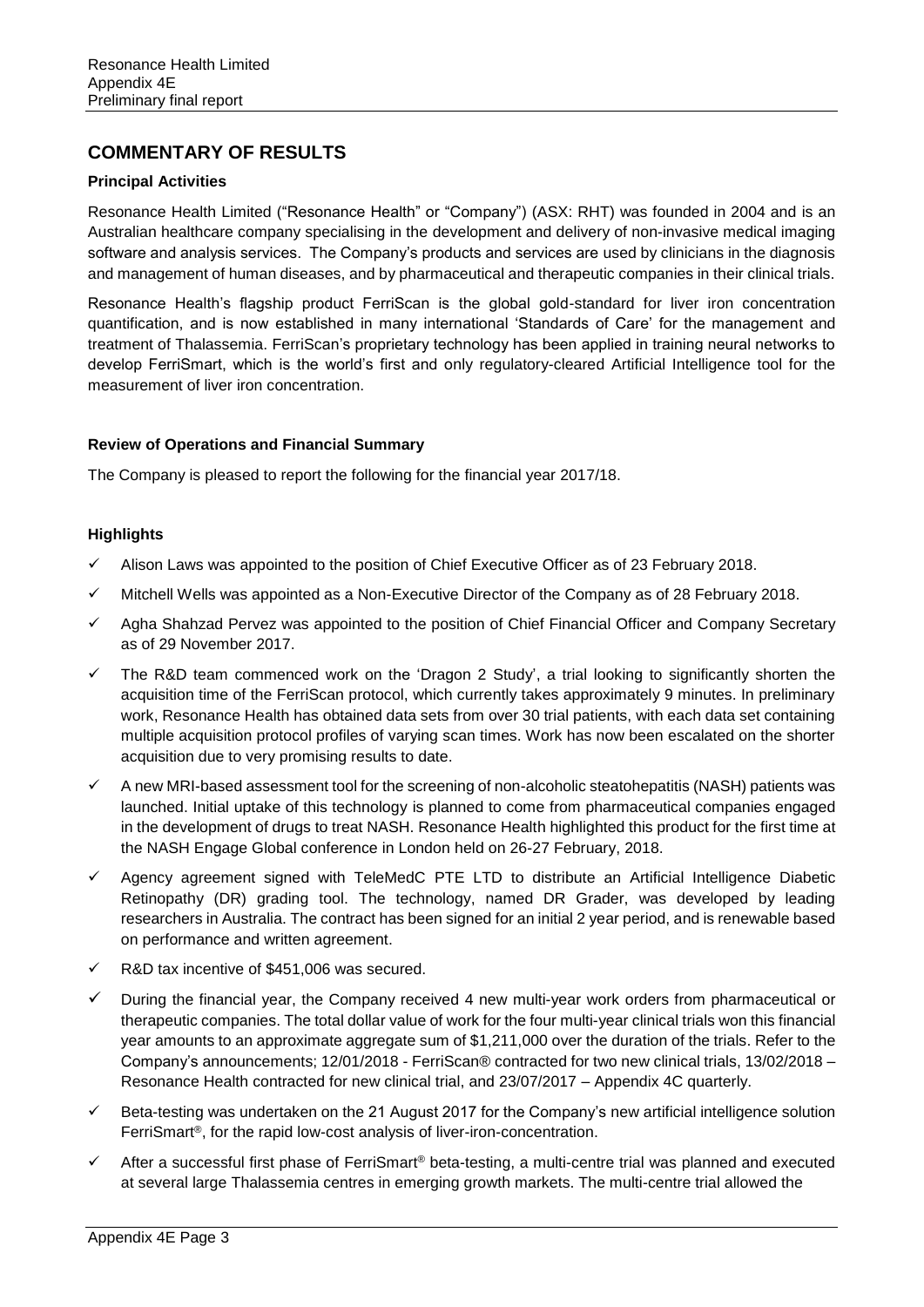Company to implement several improvements to the FerriSmart web portal and collect valuable market research from key hospital centres across the globe.

 $\checkmark$  Collaboration announced with Perth Radiological Clinic (PRC) for the sharing of data and the training of neural networks to assess the viability of the development of several screening tools.

### **Financials**

A net profit of \$224,619 was recorded for the year, compared to a net loss of \$304,217 in the previous financial year.

Excluding Employee Option Expense of \$174,914, profit for FY 2017/18 totalled \$399,533.

Total revenue for the year was \$2,896,395, up from the previous financial year's total of \$2,485,332, resulting in an increase of 17% or \$411,063. Other income comprised interest income of \$15,220.

Overall expenditures (excluding foreign exchange) was 1.6% or \$49,662, higher than the prior year.

Research and Development expenditure totalled \$1,025,828 during the year, down from the \$1,161,027 spent in the previous year. This comprised capitalised development cost of \$445,814 which is recognised as an intangible asset on the Statement of Financial Position. Amortisation expenses of \$153,119 and Additional Research and Development cost of \$426,895 is recognised in the Statement of Comprehensive Income.

Resonance Health had a cash at bank figure of \$1,549,088 at the end of the financial year, compared to \$1,685,375 in the previous year. The Company has no debt.

Receipts from customers were \$2,652,132, up 16% from the previous year's result.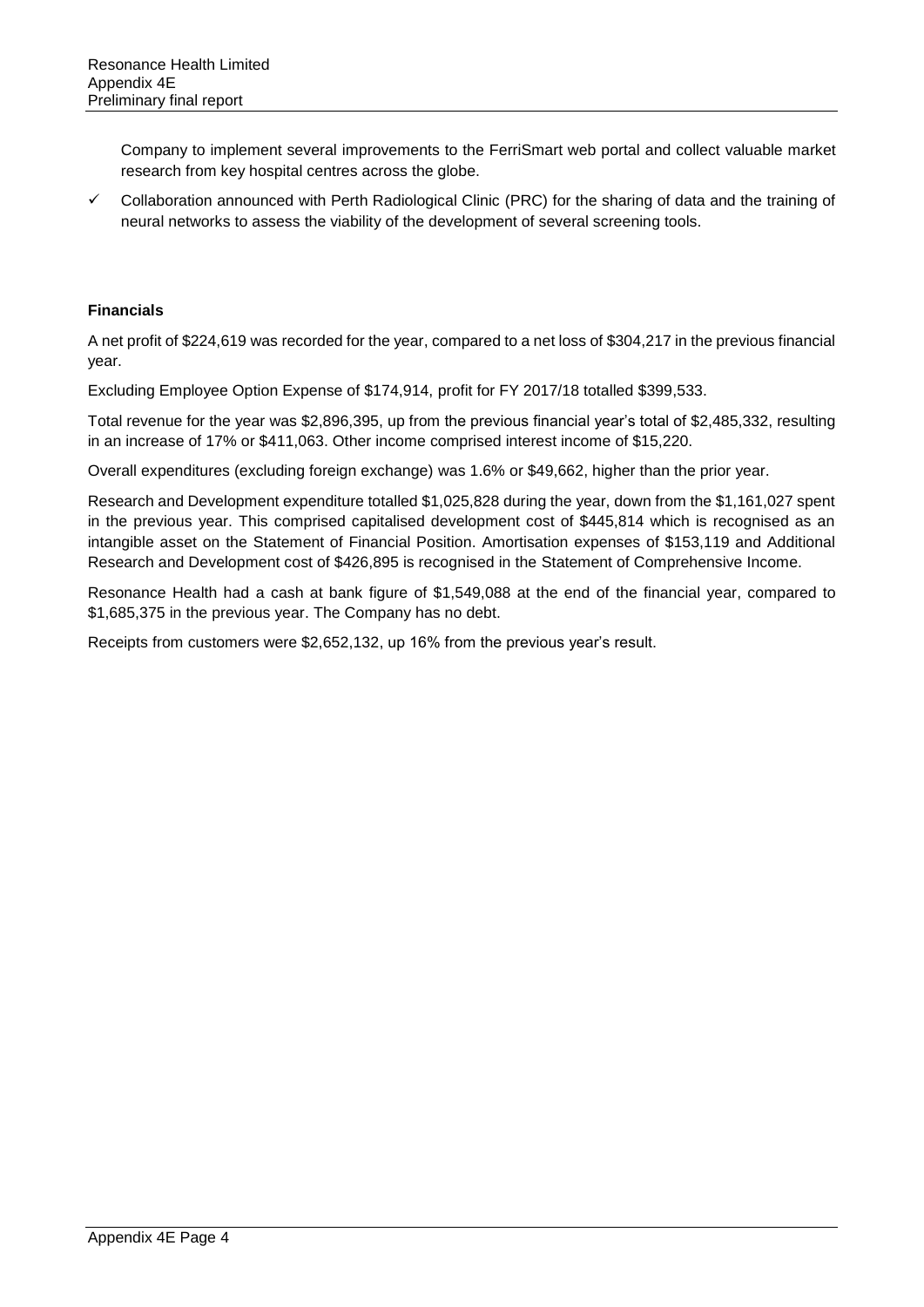# **STATEMENT OF COMPREHENSIVE INCOME FOR THE YEAR ENDED 30 JUNE 2018**

|                                                                                                                        |       | Consolidated |             |
|------------------------------------------------------------------------------------------------------------------------|-------|--------------|-------------|
|                                                                                                                        | Notes | 2018<br>\$   | 2017<br>\$  |
| Sales revenue                                                                                                          | 2(a)  | 2,896,395    | 2,485,332   |
| Other income                                                                                                           | 2(b)  | 15,220       | 47,861      |
| Revenue                                                                                                                |       | 2,911,615    | 2,533,193   |
| Employee benefits expense                                                                                              |       | (1,782,770)  | (1,562,369) |
| Consulting and professional services                                                                                   |       | (58, 501)    | (94, 920)   |
| Research and development                                                                                               |       | (123, 016)   | (164, 471)  |
| Depreciation expense                                                                                                   | 7     | (26, 835)    | (26,066)    |
| Amortisation expense                                                                                                   | 8     | (153, 119)   | (167, 163)  |
| Marketing and travel                                                                                                   |       | (583, 613)   | (629, 529)  |
| Statutory and compliance                                                                                               |       | (122, 610)   | (127, 013)  |
| Foreign exchange gain/(loss)                                                                                           |       | 18,988       | (44, 587)   |
| Due diligence expense                                                                                                  |       |              |             |
| Other expenses                                                                                                         |       | (306, 526)   | (335, 797)  |
| Profit/(loss) before income tax benefit                                                                                |       | (226, 387)   | (618, 722)  |
| Income tax benefit                                                                                                     | 3     | 451,006      | 314,505     |
| Net Profit/(loss) for the year attributable to owners of the<br>parent                                                 |       | 224,619      | (304, 217)  |
| Other comprehensive income                                                                                             |       |              |             |
| Items that may be reclassified to profit and loss<br>Exchange differences arising on translation of foreign operations |       |              |             |
| Exchange differences arising on translation of foreign loan                                                            |       |              |             |
| Other comprehensive loss for the year, net of tax                                                                      |       |              |             |
| Total comprehensive (loss)/income for the year attributable<br>to owners of the parent                                 |       | 224,619      | (304, 217)  |
|                                                                                                                        |       |              |             |
| Basic (loss)/earnings per share (cents per share)                                                                      | 5     | 0.06         | (0.08)      |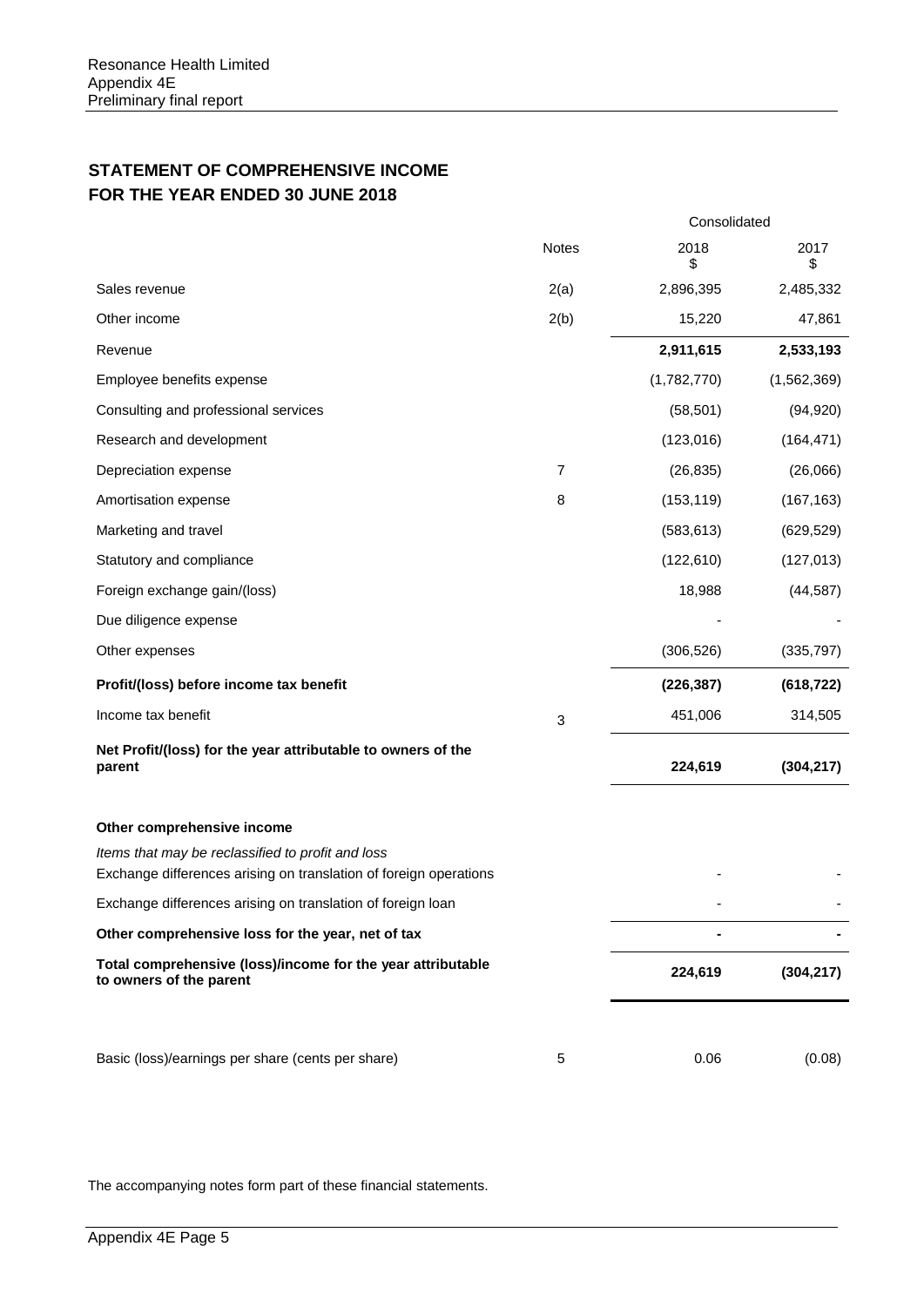# **STATEMENT OF FINANCIAL POSITION AS AT 30 JUNE 2018**

|                                  |      | Consolidated   |                |  |
|----------------------------------|------|----------------|----------------|--|
|                                  | Note | 2018<br>\$     | 2017<br>\$     |  |
| <b>Current Assets</b>            |      |                |                |  |
| Cash and cash equivalents        | 6    | 1,549,088      | 1,685,375      |  |
| Trade and other receivables      |      | 573,623        | 577,393        |  |
| Other assets                     |      | 33,632         | 62,280         |  |
| <b>Total Current Assets</b>      |      | 2,156,343      | 2,325,048      |  |
| <b>Non-Current Assets</b>        |      |                |                |  |
| Plant and equipment              | 7    | 60,986         | 72,909         |  |
| Intangible assets                | 8    | 2,422,680      | 2,129,985      |  |
| Other assets                     | 9    | 45,900         | 90,973         |  |
| <b>Total Non-Current Assets</b>  |      | 2,529,566      | 2,293,867      |  |
| <b>Total Assets</b>              |      | 4,685,909      | 4,618,915      |  |
| <b>Current Liabilities</b>       |      |                |                |  |
| Trade and other payables         | 10   | 401,631        | 487,040        |  |
| Provisions                       | 11   | 58,600         | 69,329         |  |
| <b>Other liabilities</b>         | 12   | 91,440         | 327,841        |  |
| <b>Total Current Liabilities</b> |      | 551,671        | 884,210        |  |
| <b>Total Liabilities</b>         |      | 551,671        | 884,210        |  |
| <b>Net Assets</b>                |      | 4,134,238      | 3,734,705      |  |
| <b>Equity</b>                    |      |                |                |  |
| Issued capital                   | 13   | 69,424,199     | 69,424,199     |  |
| Reserves                         |      | (29, 382)      | (204, 296)     |  |
| <b>Accumulated losses</b>        |      | (65, 260, 579) | (65, 485, 198) |  |
| <b>Total Equity</b>              |      | 4,134,238      | 3,734,705      |  |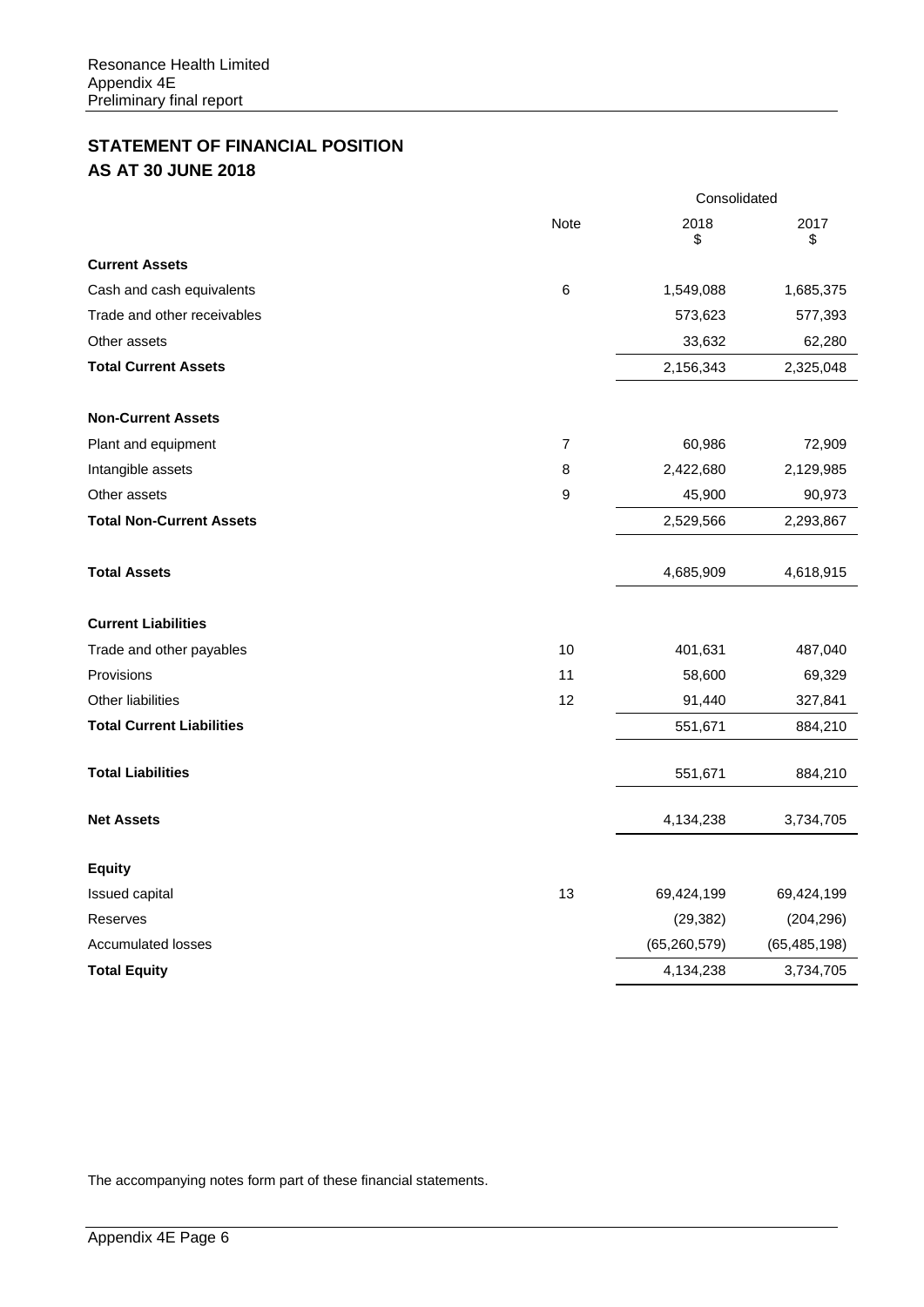# **STATEMENT OF CHANGES IN EQUITY FOR THE YEAR ENDED 30 JUNE 2018**

| Consolidated                            |             | <b>Issued</b><br>Capital<br>S | Foreign<br>Currency<br>Translation<br>Reserve<br>\$ | Option<br>Reserve<br>\$ | Accumulated<br>Losses<br>\$ | <b>Total Equity</b><br>\$ |
|-----------------------------------------|-------------|-------------------------------|-----------------------------------------------------|-------------------------|-----------------------------|---------------------------|
|                                         | <b>Note</b> |                               |                                                     |                         |                             |                           |
| Balance at 1 July 2016                  |             | 69,419,199                    | (270, 580)                                          |                         | 66,284 (65,180,981)         | 4,033,922                 |
| Loss for the year                       |             |                               |                                                     |                         | (304, 217)                  | (304, 217)                |
| Other comprehensive loss                |             |                               |                                                     |                         |                             |                           |
| Total comprehensive income for the year |             |                               |                                                     |                         | (304, 217)                  | (304, 217)                |
| Shares issued                           | 13          | 5,000                         |                                                     |                         |                             | 5,000                     |
| Balance at 30 June 2017                 |             | 69,424,199                    | (270, 580)                                          |                         | 66,284 (65,485,198)         | 3,734,705                 |
| Profit for the year                     |             |                               |                                                     |                         | 224,619                     | 224,619                   |
| Other comprehensive loss                |             |                               |                                                     |                         |                             |                           |
| Total comprehensive income for the year |             |                               |                                                     |                         | 224,619                     | 224,619                   |
| Shares issued                           | 13          |                               | $\qquad \qquad \blacksquare$                        | 174,914                 |                             | 174,914                   |
| Balance at 30 June 2018                 |             | 69,424,199                    | (270, 580)                                          | 241,198                 | (65, 260, 579)              | 4,134,238                 |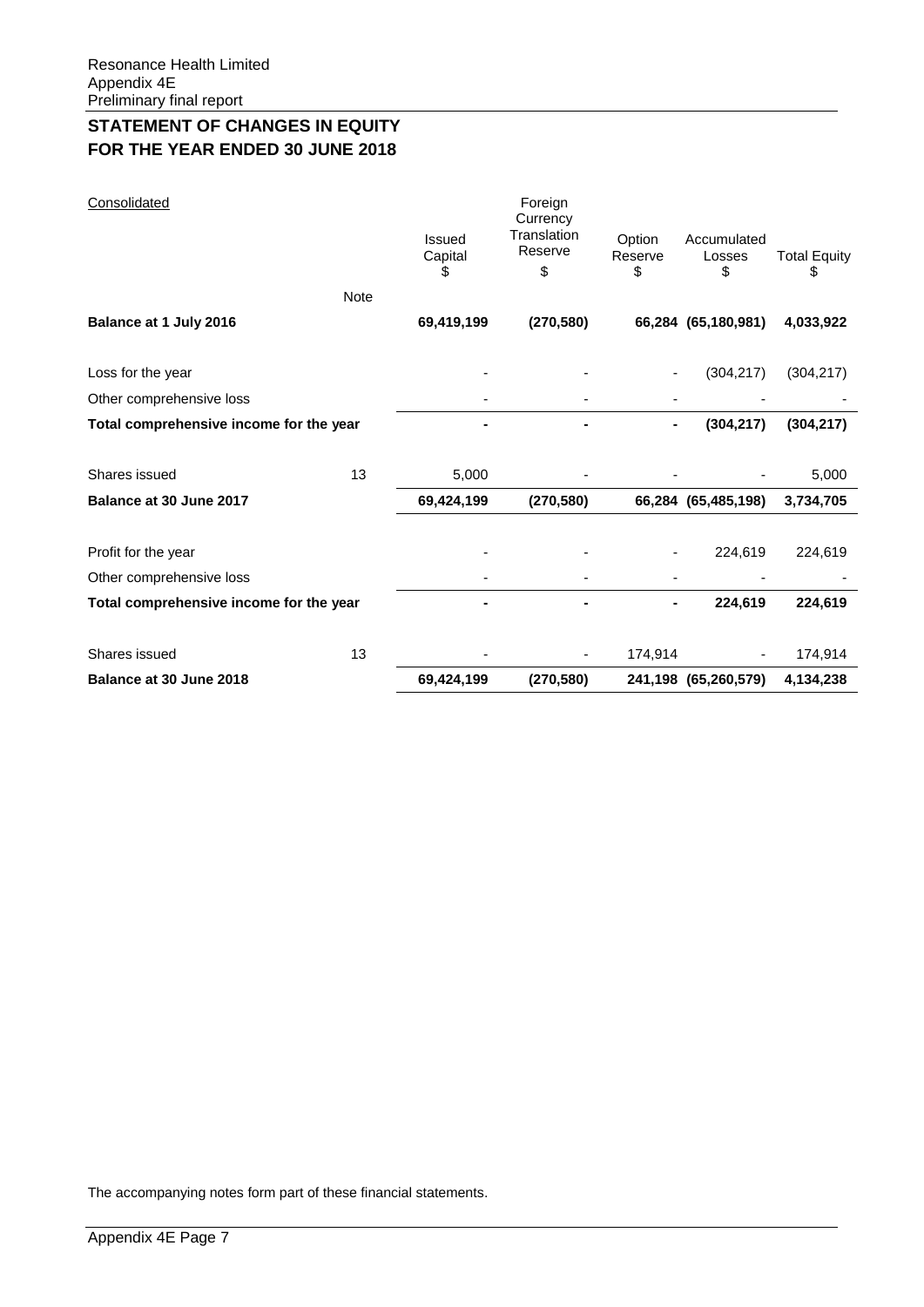# **STATEMENT OF CASH FLOWS FOR THE YEAR ENDED 30 JUNE 2018**

|                | Consolidated       |             |  |
|----------------|--------------------|-------------|--|
| <b>Notes</b>   | 2018<br>\$         | 2017<br>\$  |  |
|                | Inflows/(Outflows) |             |  |
|                |                    |             |  |
|                | 2,652,132          | 2,291,634   |  |
|                | (2,740,216)        | (2,936,514) |  |
|                |                    | 20,000      |  |
|                | 15,051             | 28,054      |  |
|                | 451,006            | 314,505     |  |
| 6(i)           | 377,973            | (282, 321)  |  |
|                |                    |             |  |
| $\overline{7}$ | (14, 912)          | (23, 392)   |  |
| 8              | (531, 729)         | (454, 529)  |  |
|                |                    | (26, 664)   |  |
|                | (546, 641)         | (504, 585)  |  |
|                | (168, 668)         | (786, 906)  |  |
|                | 32,381             | (40, 160)   |  |
|                | 1,685,375          | 2,512,441   |  |
| 6              | 1,549,088          | 1,685,375   |  |
|                |                    |             |  |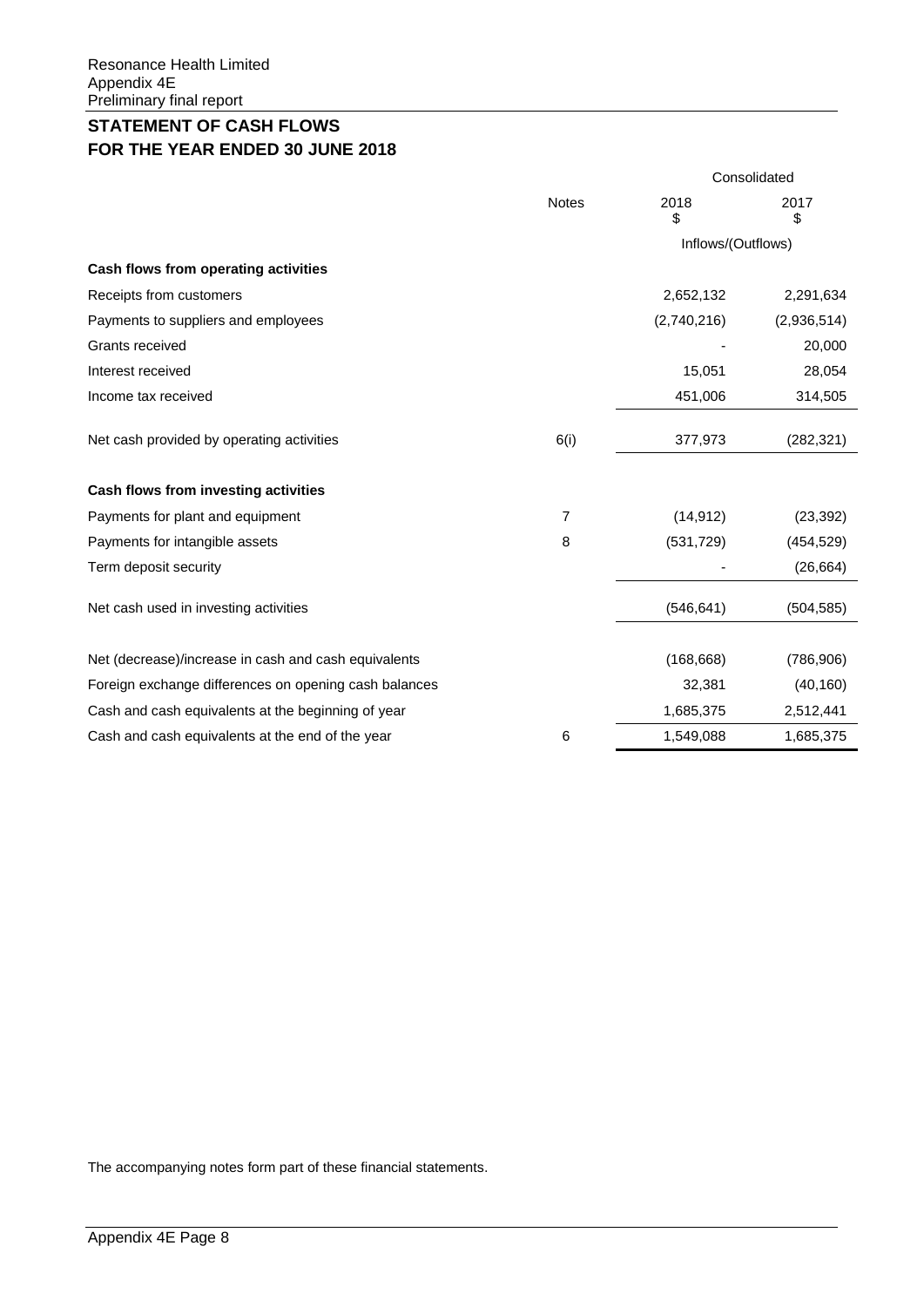### **NOTE 1: STATEMENT OF SIGNIFICANT ACCOUNTING POLICIES**

### **Statement of Compliance**

These preliminary consolidated financial statements are prepared in accordance with the accounting principles of a general purpose financial report.

This report does not include full disclosures of the type normally included in an annual financial report. Therefore, it cannot be expected to provide as full an understanding of the financial performance, financial position and cash flows of the Group as in the full financial report.

It is recommended that this financial report be read in conjunction with the annual financial report for the year ended 30 June 2018 and any public announcements made by Resonance Health Limited and its subsidiaries during the year in accordance with continuous disclosure requirements arising under the Corporations Act 2001 and the ASX Listing Rules.

#### **Basis of preparation**

The financial report has been prepared on a historical cost basis, except for available-for-sale investments which are measured at fair value. Cost is based on the fair value of the consideration given in exchange for assets. The Company is domiciled in Australia and all amounts are presented in Australian dollars, unless otherwise noted.

#### **Significant accounting judgements and key estimates**

The preparation of financial reports requires management to make judgements, estimates and assumptions that affect the application of accounting policies and the reported amounts of assets, liabilities, income and expense. Actual results may differ from these estimates.

In preparing this financial report, the significant judgements made by management in applying the Group's accounting policies and the key sources of estimation of uncertainty were the same as those that apply to the consolidated financial report for the year ended 30 June 2017.

#### **Adoption of new and revised Accounting Standards**

#### *Standards and Interpretations applicable to 30 June 2018*

The Directors have reviewed all of the new and revised Standards and Interpretations issued by the AASB that are relevant to its operations and effective for the current reporting period.

It has been determined by the Directors that there is no impact, material or otherwise, of the new and revised Standards and Interpretations on the Company and, therefore, no material change is necessary to the Group's accounting policies.

#### *Standards and Interpretations in issue not yet adopted*

The Directors have also reviewed all new standards and interpretations that have been issued but are not yet effective for the year ended 30 June 2018. As a result of this review the Directors have determined that the following Standards and Interpretations will have a material effect on the Company in future reporting periods.

- AASB 15 Revenue from contracts with Customers
- AASB 16 Leases
- AASB 9 Financial Instruments

The Company have elected to not early adopt these Standards and Interpretations and have not quantified the material effect of application on future periods.

Other than the above, there are no other material impact of the new and revised Standards and Interpretations on the Group and therefore no change is necessary to Group accounting policies.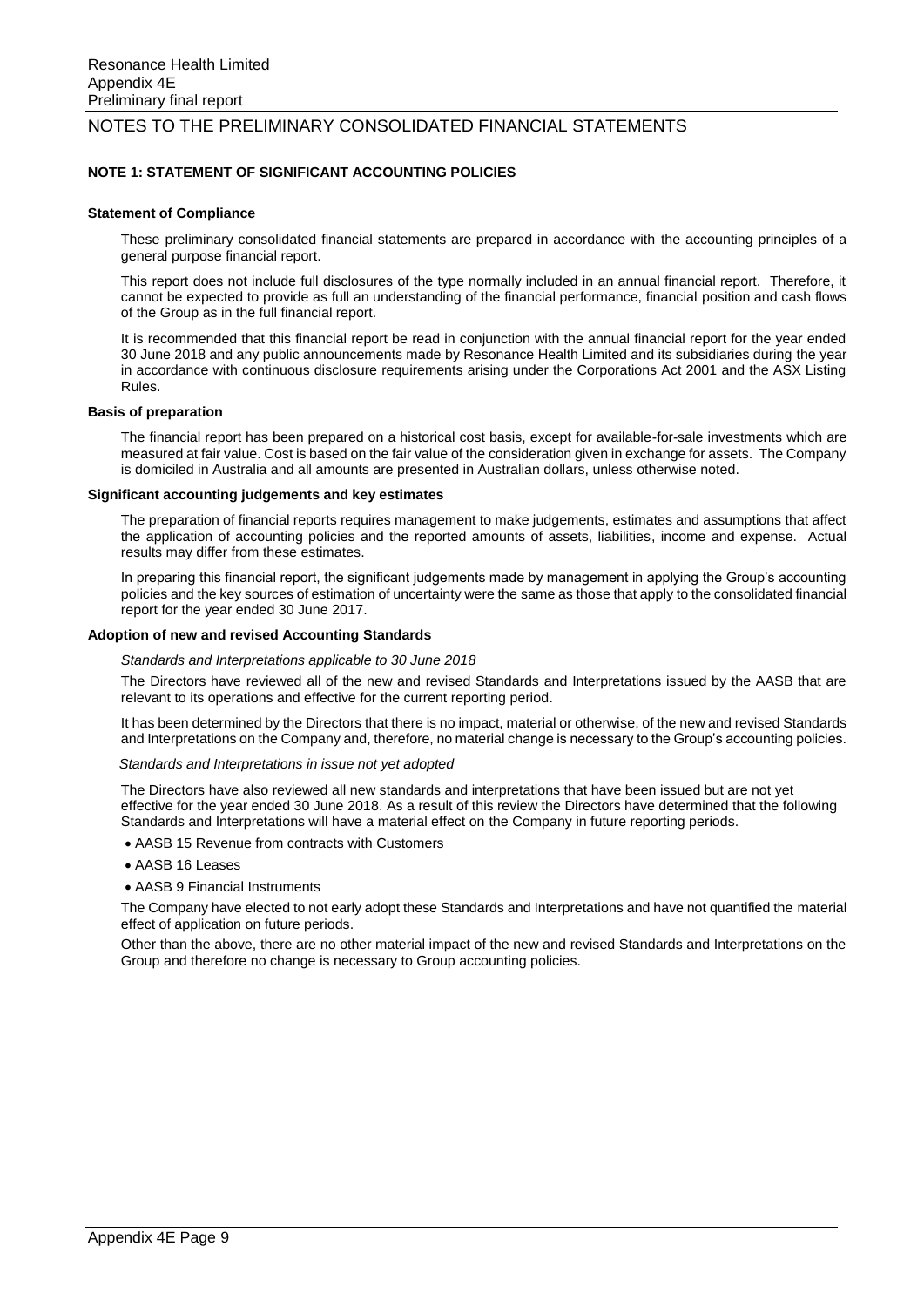|     | <b>NOTE 2: Revenues</b>     | 2018<br>\$ | 2017<br>\$ |
|-----|-----------------------------|------------|------------|
| (a) | <b>Sales revenue</b>        |            |            |
|     | Sales to external customers | 2,896,395  | 2,485,332  |
| (b) | Other income                |            |            |
|     | Grants received             |            | 20,000     |
|     | Interest received           | 15,220     | 27,861     |
|     |                             | 15,220     | 47,861     |
|     |                             |            |            |

# **NOTE 3: Income tax benefit**

#### **The major components of tax benefit are:**

| Current taxation | $\overline{\phantom{0}}$ |         |
|------------------|--------------------------|---------|
| R&D tax offset   | 451,006                  | 314,505 |
|                  | 451.006                  | 314,505 |

### **NOTE 4: Segment information**

### **Business Segments**

The chief operating decision maker is considered to be the Company's Board of Directors. The Group's operating segments are determined by differences in the type of activities performed. The financial results of the Group's operating segments are reviewed by the Board of Directors on a quarterly basis.

The following table presents revenue and profit/(loss) information and certain asset and liability information regarding business segments for the year ended 30 June 2018.

|                                       | Research &<br>Services<br>Development |                          |           | Total      |
|---------------------------------------|---------------------------------------|--------------------------|-----------|------------|
|                                       | \$                                    | \$                       | S         | \$         |
| Segment revenue                       | 2,896,395                             | $\overline{\phantom{0}}$ | 15.220    | 2.911.615  |
| Segment profit/(loss) before taxation | 835.916                               | (426.895)                | (635.408) | (226, 387) |
| Segment assets                        | 573.624                               | 2.422.680                | 1.689.605 | 4,685,909  |
| Segment liabilities                   | 493,071                               | $\overline{\phantom{0}}$ | 58,600    | 551,671    |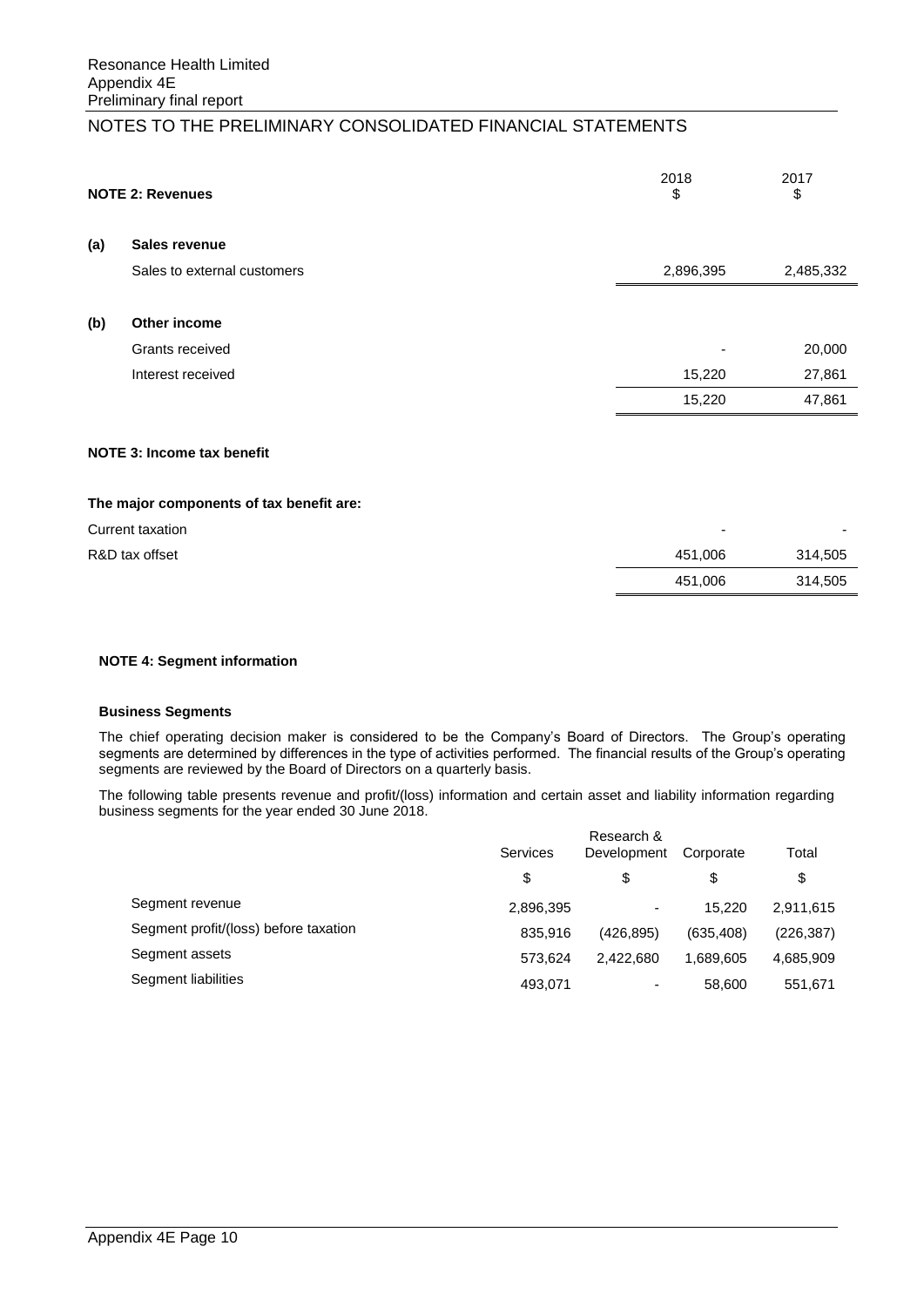### **NOTE 4: Segment information** (continued)

The following table presents revenue and profit/(loss) information and certain asset and liability information regarding business segments for the year ended 30 June 2017.

|     |                                                                                                   | <b>Services</b> | Research &<br>Development | Corporate  | Total          |  |
|-----|---------------------------------------------------------------------------------------------------|-----------------|---------------------------|------------|----------------|--|
|     |                                                                                                   | \$              | \$                        | \$         | \$             |  |
|     | Segment revenue                                                                                   | 2,505,332       |                           | 27,861     | 2,533,193      |  |
|     | Segment profit/(loss)                                                                             | 260,753         | (442, 305)                | (437, 172) | (618, 724)     |  |
|     | Segment assets                                                                                    | 577,393         | 2,129,985                 | 1,911,537  | 4,618,915      |  |
|     | Segment liabilities                                                                               | 814,881         |                           | 69,329     | 884,210        |  |
|     | NOTE 5: Earnings/(loss) per share                                                                 |                 | 2018                      |            | 2017           |  |
|     | Earnings/(loss) per share (cents)                                                                 |                 | 0.06                      |            | (0.08)         |  |
| (a) | (Loss)/profit used in the calculation of basic (loss)/earnings per share                          |                 | 224,619                   |            | (304, 217)     |  |
|     |                                                                                                   |                 | 2018<br>Number            |            | 2017<br>Number |  |
| (b) | Weighted average number of ordinary shares for the purposes of basic<br>earnings/(loss) per share |                 | 402,497,568               |            | 402,468,880    |  |

The above calculation does not include shares under option that could potentially dilute basic earnings per share in the future as no options are on issue.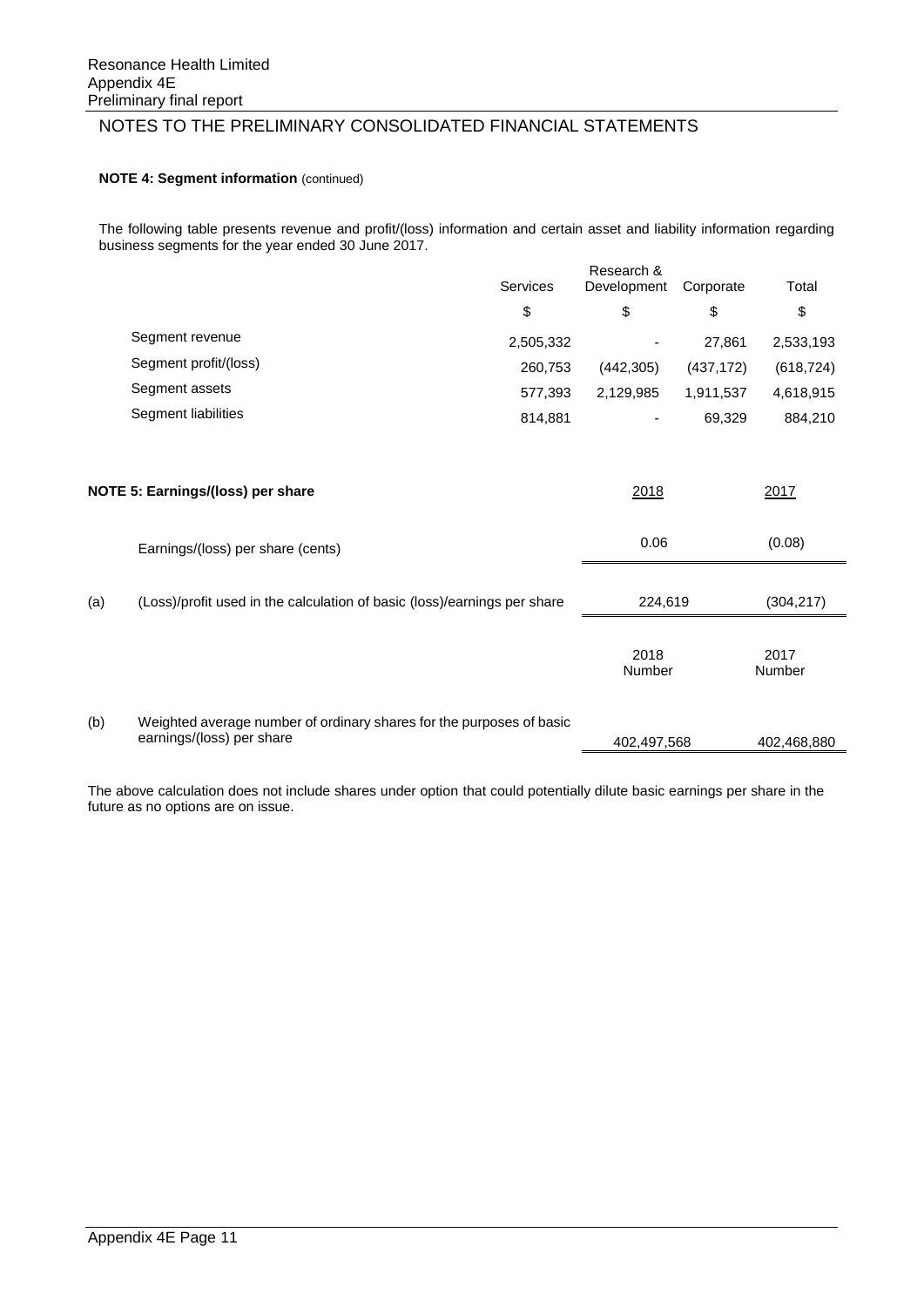|                                                                                            | 2018<br>\$ | 2017<br>\$ |
|--------------------------------------------------------------------------------------------|------------|------------|
| <b>NOTE 6: Cash and cash equivalents</b>                                                   |            |            |
| Deposits at call                                                                           | 941,405    | 1,089,093  |
| <b>Term Deposits</b>                                                                       | 607,683    | 596,282    |
|                                                                                            | 1,549,088  | 1,685,375  |
|                                                                                            |            |            |
| (i) Reconciliation of profit/loss for the year to net cash flows from operating activities |            |            |
| (Loss)/Profit for the year                                                                 | 224,619    | (304, 217) |
| Non-cash flows in loss:                                                                    |            |            |
| Depreciation expense                                                                       | 26,835     | 26,066     |
| Amortisation expense                                                                       | 153,119    | 167,163    |
| Share based payment expense                                                                | 174,914    |            |
| Employee share costs                                                                       |            | 5,000      |
| Changes in net assets and liabilities:                                                     |            |            |
| Increase in trade and other receivables                                                    | (28, 609)  | (52, 792)  |
| Increase in other assets (current)                                                         | 28,648     | (17, 823)  |
| Increase in other assets (non-current)                                                     | 45,073     |            |
| (Increase)/decrease in trade and other payables                                            | (235, 897) | (122, 947) |
| Decrease/(increase) in other provisions                                                    | (10, 729)  | 17,229     |
| Net cash provided/(used in) by operating activities                                        | 377,973    | (282, 321) |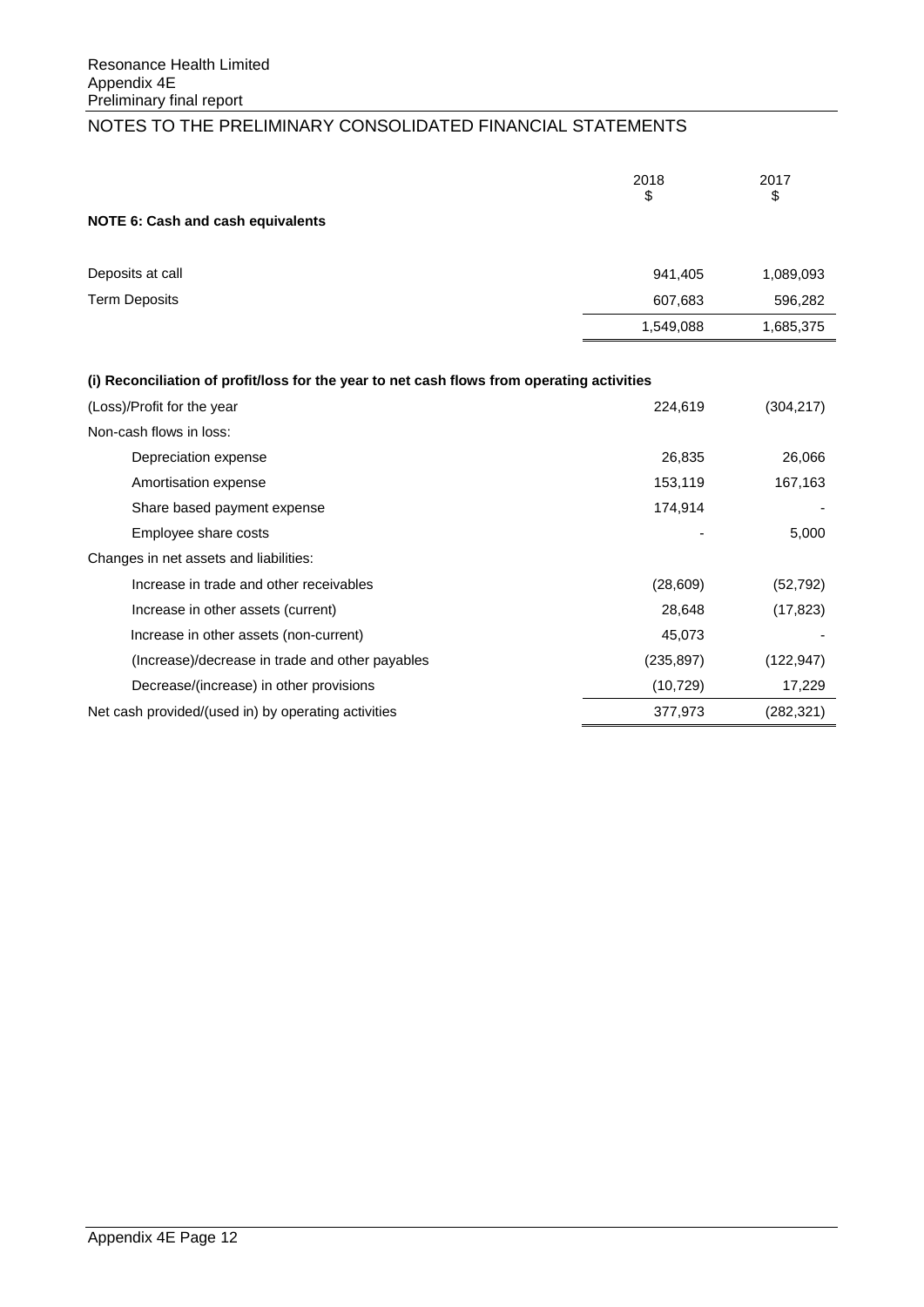|                                                                                                           | 2018<br>\$ | 2017<br>\$ |
|-----------------------------------------------------------------------------------------------------------|------------|------------|
| <b>NOTE 7 Plant and equipment</b>                                                                         |            |            |
| Fixtures and equipment                                                                                    |            |            |
| At cost                                                                                                   | 388,217    | 373,304    |
| Less: Accumulated depreciation                                                                            | (327, 231) | (300, 395) |
| Total property, plant and equipment                                                                       | 60,986     | 72,909     |
| Reconciliation                                                                                            |            |            |
| Reconciliation of the carrying amount of each class of<br>property, plant and equipment is set out below: |            |            |
| Fixtures and equipment                                                                                    |            |            |
| Carrying amount at the beginning of the year                                                              | 72,909     | 74,691     |
| <b>Additions</b>                                                                                          | 14,912     | 24,284     |
| Depreciation expense                                                                                      | (26, 835)  | (26,066)   |
| Carrying amount at the end of the year                                                                    | 60,986     | 72,909     |
|                                                                                                           |            |            |
| <b>NOTE 8: Intangible assets</b>                                                                          |            |            |
| Development expenditure                                                                                   |            |            |
| At cost                                                                                                   | 3,120,944  | 2,675,130  |
| Less: Accumulated amortisation                                                                            | (698, 264) | (545, 145) |
| Total development expenditure                                                                             | 2,422,680  | 2,129,985  |
| Reconciliation                                                                                            |            |            |
| Reconciliation of the carrying amount of each class of<br>Intangible assets is set out below:             |            |            |
| Intangible assets                                                                                         |            |            |
| Carrying amount at the beginning of the year                                                              | 2,129,985  | 1,745,589  |
| <b>Additions</b>                                                                                          | 445,814    | 551,559    |
| Amortisation expense                                                                                      | (153, 119) | (167, 163) |
| Carrying amount at the end of the year                                                                    | 2,422,680  | 2,129,985  |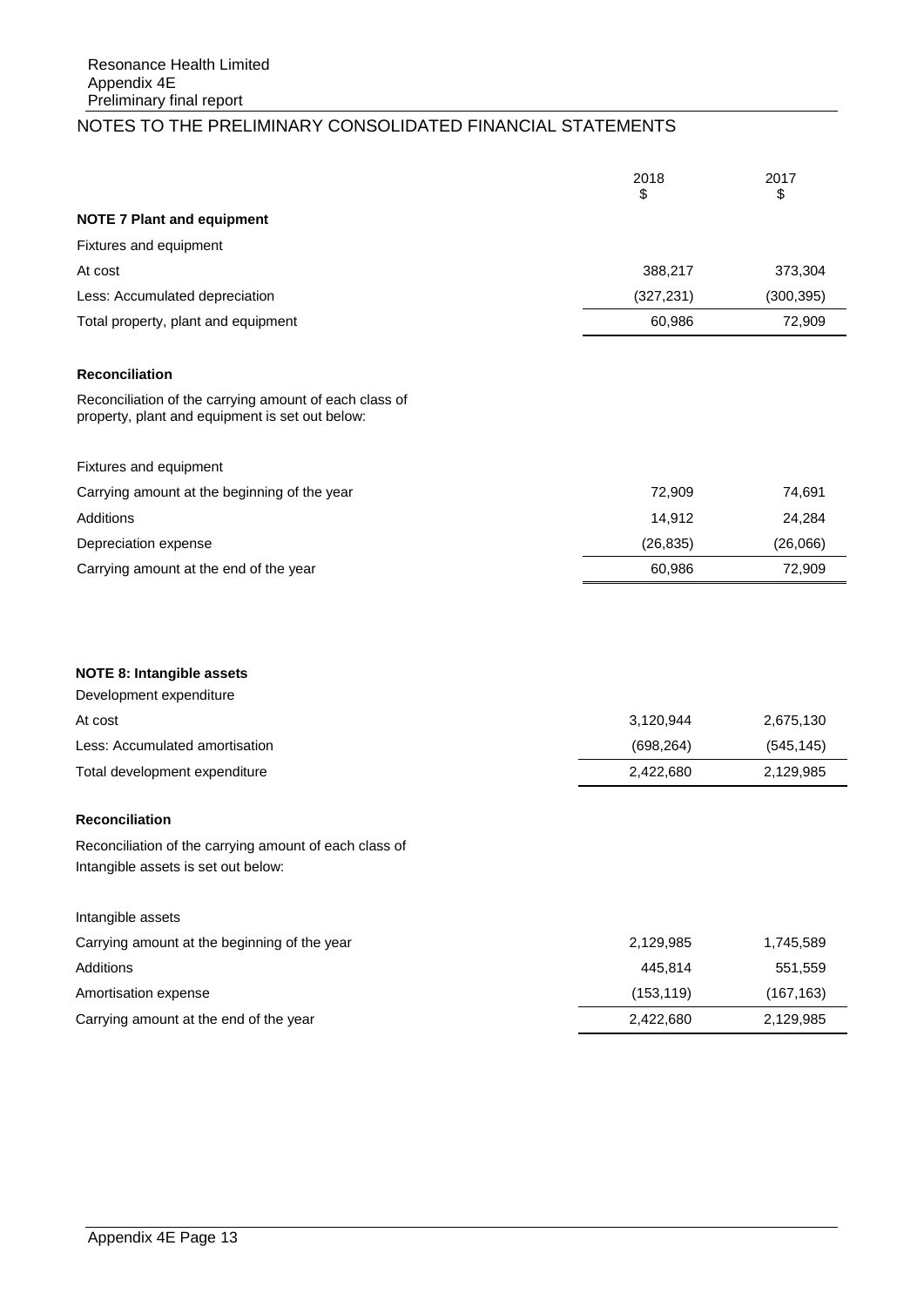| NOTES TO THE PRELIMINARY CONSOLIDATED FINANCIAL STATEMENTS |            |            |
|------------------------------------------------------------|------------|------------|
|                                                            | 2018<br>\$ | 2017<br>\$ |
| <b>NOTE 9: Other Non-current assets</b>                    |            |            |
| Deposits paid                                              | 45,900     | 90,973     |
|                                                            |            |            |
| <b>NOTE 10: Trade and Other Payables</b>                   |            |            |
| Trade payables                                             | 52,263     | 203,580    |
| Sundry creditors and accruals                              | 349,368    | 283,460    |
|                                                            | 401,631    | 487,040    |
|                                                            |            |            |
| <b>NOTE 11: Provisions</b>                                 |            |            |
| Long service leave                                         | 58,600     | 69,329     |
|                                                            | 58,600     | 69,329     |
|                                                            |            |            |
| <b>NOTE 12: Other liabilities</b>                          |            |            |
| Unearned income                                            | 91,440     | 327,841    |